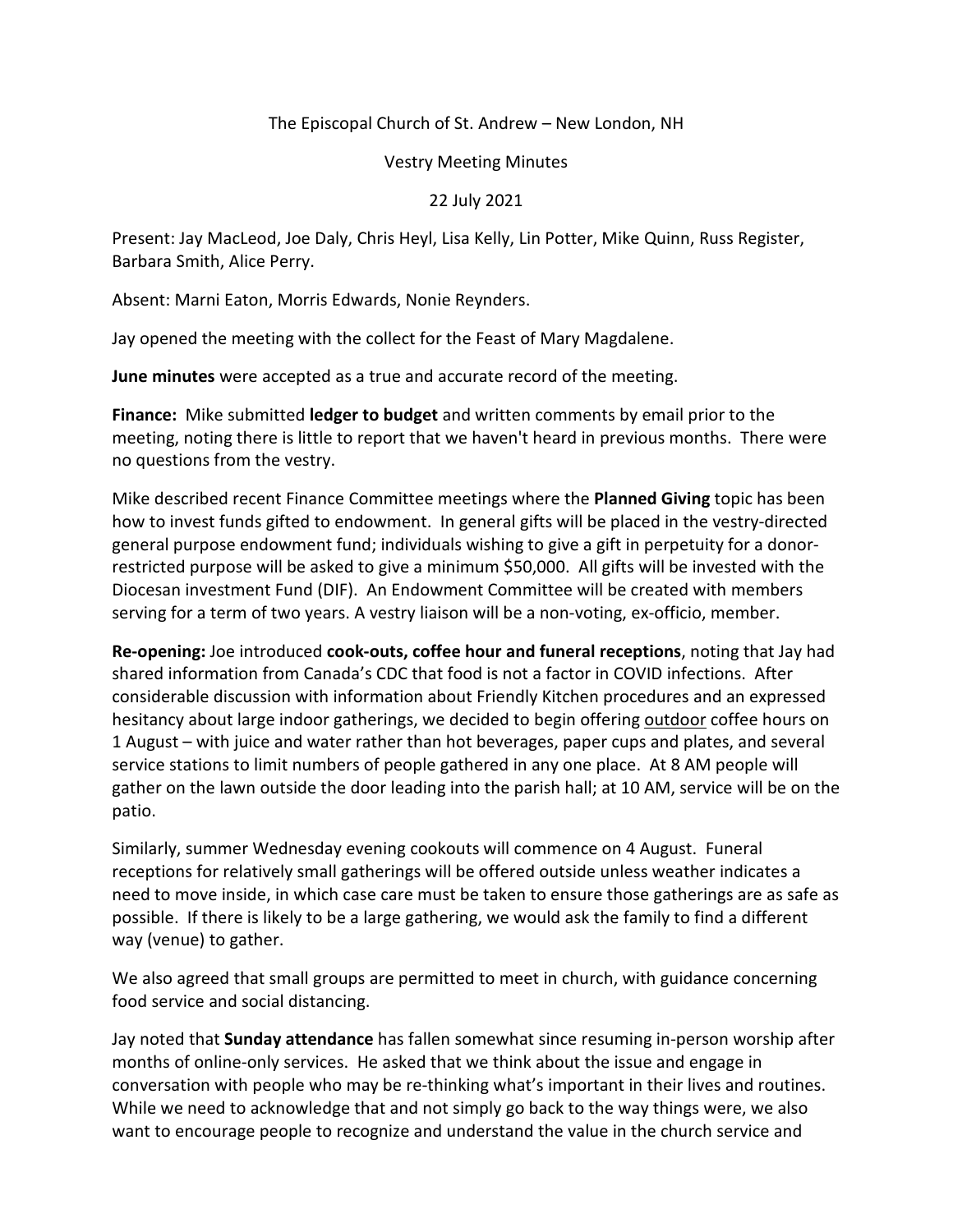communion. While we continue to offer online services, for those who watch there is no opportunity for the distribution of communion.

**Music Director Candidate:** Jay noted we have a particularly strong candidate who will be visiting the weekend of 29 July through 2 August. With the help of the previous search committee, we will discern if he is a good fit by way of audition, interview, references and choir rehearsal and singing at worship on 1 August. While hiring is up to the Rector, Jay prefers to widen the process. If either party decides this candidate is not a good fit, then Jay would organize another search. Meanwhile he may need to find an interim until this or another candidate is available.

**Intergenerational Parish Pilgrimage to the Holy Land:** Working with Jared Goldfarb as Israeli guide, Jay has put a deposit on 20 seats for flights on Lufthansa with a November deadline to confirm a reservation of at least 10. Four youngsters have committed so far, and additional adults, for the late February trip.

**Sacred Ground:** Three groups recently completed a film-based curriculum on race and faith that is both important on its own merits as instructive, but also responds to a resolution passed by the 2020 Diocesan Convention mandating that all congregations commit to studying historical and ongoing racial injustice and to acting in accordance with our baptismal vows in relation to racial reconciliation.

Lisa spoke about her group's hard work (led by Jay) and recognition that knowledge gained needs to be shared with skeptics. Her group is also interested in extending relations with Navajoland around racial reconciliation and suggested there may be work that can be done with, for example, migrant farm workers in Vermont or local indigenous populations.

Alice presented comments that had been shared at the recent closing cook-out. Ellen Yenawine noted that the group led by Lucretia Jevne will continue in the fall with monthly meetings to read and discuss Jim Wallis' book: *America's Original Sin: Racism, White Privilege, and the Bridge to a New America.* Action items might include walking with and listening to the folks in Newport where Messy Church and Sunshine Diner are great opportunities to connect. Another initiative to join/support is the Poor People's Campaign centered in Concord. From the group led by Susan Schweizer suggestions included speakers, films and workshops; or one month every year with sermons devoted to Sacred Ground topics. Possible activities such as further engagement with Phillip Brooks, prison work, or Dismas House were named.

In conclusion Jay noted that the curriculum offered material of outstanding quality and spoke of some Sacred Ground participants who have already become involved with restorative justice programs in Merrimack and/or Sullivan counties as a result of their commitment to reconciliation.

**Outreach Commission Membership:** It was **moved, seconded and unanimously voted to approve the appointment of Russ Potter and Tom Rubin to the Outreach Commission.**